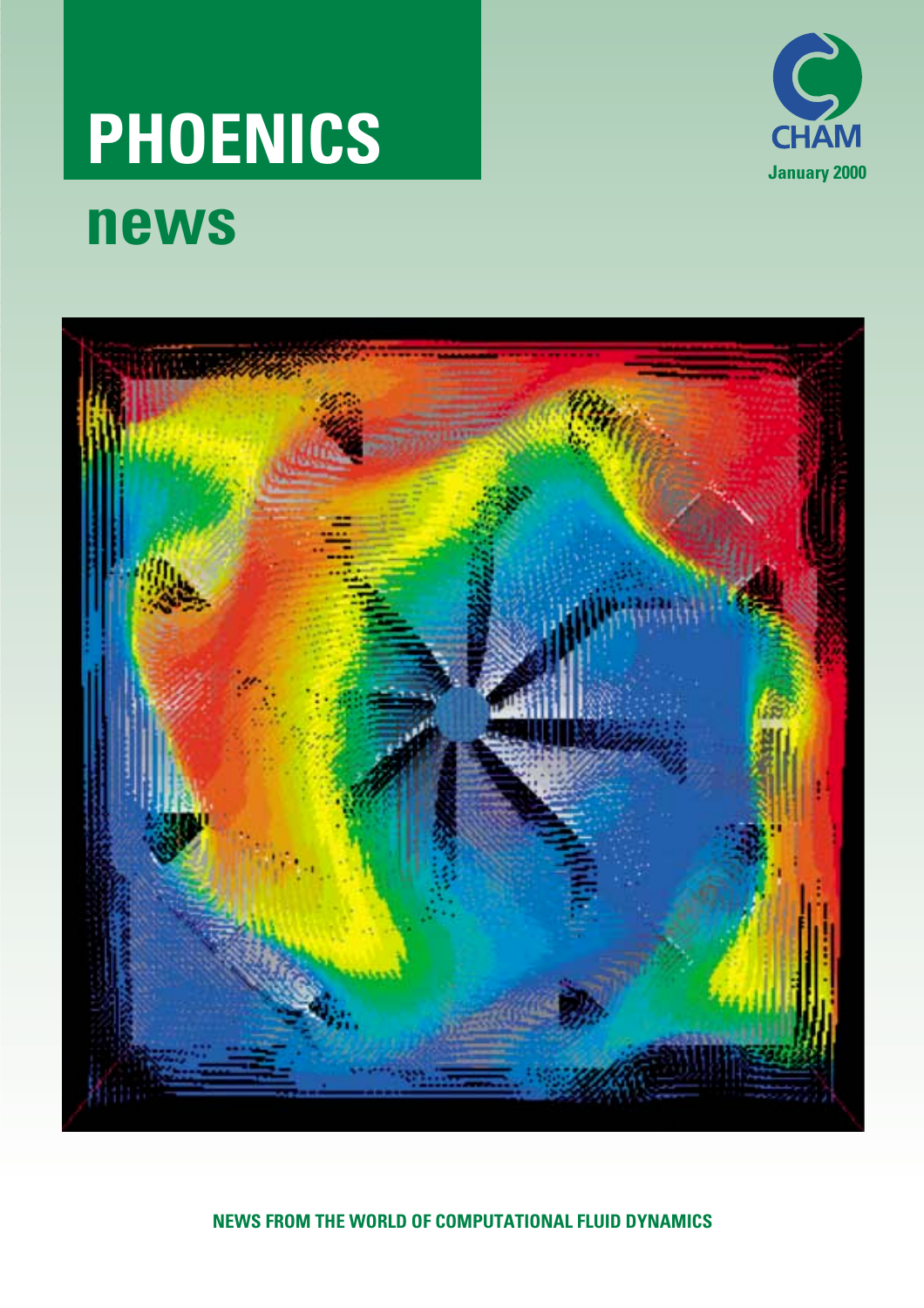

### **PHOENICS News**

Designed & Edited by Peter Spalding Comments and articles for future publication may be sent to :- CHAM Ltd 40 High Street, Wimbledon Village, London SW19 5AU

or emailed to:*pls@cham.co.uk*

| <b>Front Page</b> | <b>Mixing flow through an Air Blender</b>                          |  |  |  |
|-------------------|--------------------------------------------------------------------|--|--|--|
| Page 2            | <b>CHAM Worldwide</b>                                              |  |  |  |
| Page 3            | <b>Remote Computing Service commences</b>                          |  |  |  |
|                   | Shareware moves from strength to strength                          |  |  |  |
|                   | <b>PHOENICS Journal information</b>                                |  |  |  |
| Page 4            | <b>Announcing GeoGrid-CSI</b>                                      |  |  |  |
| Page 5            | <b>Applications Story: Improving Drinking Water Quality</b>        |  |  |  |
|                   | Diet CADfix?                                                       |  |  |  |
|                   | <b>Year 2000 Compliance</b>                                        |  |  |  |
| Page 6-7          | <b>What's New in PHOENICS-3.3</b>                                  |  |  |  |
| Page 8            | <b>Applications Story: PHOENICS Aids Design of Auto-expansion</b>  |  |  |  |
|                   | <b>Circuit Breakers</b>                                            |  |  |  |
|                   | <b>PHOENICS Award</b>                                              |  |  |  |
| Page-9            | <b>Applications Story: Assisting Underground Railway Safety</b>    |  |  |  |
| Page 10           | "PLANT" becomes menu driven                                        |  |  |  |
|                   | <b>International PHOENICS User Conference</b>                      |  |  |  |
| Page 11           | <b>Applications Story: CFD Modelling of an Air Autogenous Mill</b> |  |  |  |
| Page 12           | <b>Applications Story: S&amp;C Thermofluids models Gnome</b>       |  |  |  |
|                   | <b>Notices &amp; Events</b>                                        |  |  |  |



**Above & Front Cover: Head on view of mixing of hot and cold air through end and side vents behind an air blending vane. Below: Streamlines - side view. Pictures courtesy of Air Blender Inc, Colorado, USA.**



#### **CHAM-UK**

Bakery House 40 High Street, Wimbledon Village, London, SW19 5AU, UK. Tel / Fax:+44 208 947 7651 / +44 208 879 3497 Email: phoenics@cham.co.uk / sales@cham.co.uk Web: http://www.cham.co.uk **Managing Director**

Professor D Brian Spalding / Email: dbs@cham.co.uk

#### **CHAM-MEI**

Science-Service-Center (SSC) Moscow Power Engineering Institute, 14 Krasnokazamennaya Street, 111250 Moscow, Russia. Tel / Fax: +7(0) 95 362 6821 / +7(0) 95 918 1469 **General Director** Dr Alexey Ginevsky / Email: alex@mons.mei.msk.ru

#### **CHAM-Japan**

406 Kojimachi Intelegent Bldg 4F, 3-5-4 Kojimachi, Chiyoda-ku, Tokyo 102, Japan. Tel / Fax: +81 (0) 352 10 93 56 / +81 (0) 352 10 53 59 Email: info@phoenics.co.jp /customer@phoenics.co.jp Web: http://www.phoenics.co.jp **General Manager**

Mr Z Kong / Email: cham-j@phoenics.co.jp

**ACADS-BSG**, Glen Iris, Victoria, Australia Tel / Fax: +61 398 85 65 86 / +61 398 85 59 74

**ACFDA**, Montreal, Canada Tel / Fax: +1 416 978 6727 / +1 416 978 8605

**ACT2000,** Seoul, Korea Tel / Fax: +82 2 3412 7729 / +82 2 3412 7730

**Arcofluid,** Aix En Provence, France Tel / Fax: +33 442 27 36 61 / +33 442 27 36 64

**ATOS**, Essen, Germany Tel / Fax: +49 201 810 1927 / +49 201 810 1955 **C-DAC**, Bangalore, India Tel / Fax: +91 080 558 4271 / +91 080 558 4893

**CHAM Shanghai**, Shanghai, China Tel / Fax: +86 21 649 56833 / +86 21 648 36584

**Chemtech**, Rio de Janeiro, Brazi

Tel / Fax: +55 215 32 31 84 / +55 212 62 31 21

**CRC Research**, Tokyo, Japan Tel / Fax: +81 356 34 58 33 / +81 356 34 73 37

**Cybron Technology**, Selangor, Malaysia Tel / Fax: +60 3 793 6920 / +60 3 793 6984

**Flow Consult**, Voyenenga, Norway Tel / Fax: +47 67 15 07 00 / +47 67 15 07 55

**GEM Systems,** Espoo, Finland Tel / Fax: +358 94 52 28 13 / +358 94 59 47 80

**Partment Technology,** Tapei, Taiwan Tel / Fax: +886 2 2708 1277 / +886 2 2755 3747

**Sybilla**, Athens, Greece Tel / Fax: +30 1 614 1244 / +30 1 614 1245

**Vortex De Mexico**, Tlaltan, Mexico Tel / Fax: +52 5 622 3320 / +52 5 616 2164

**Contacts**

Agents

Contacts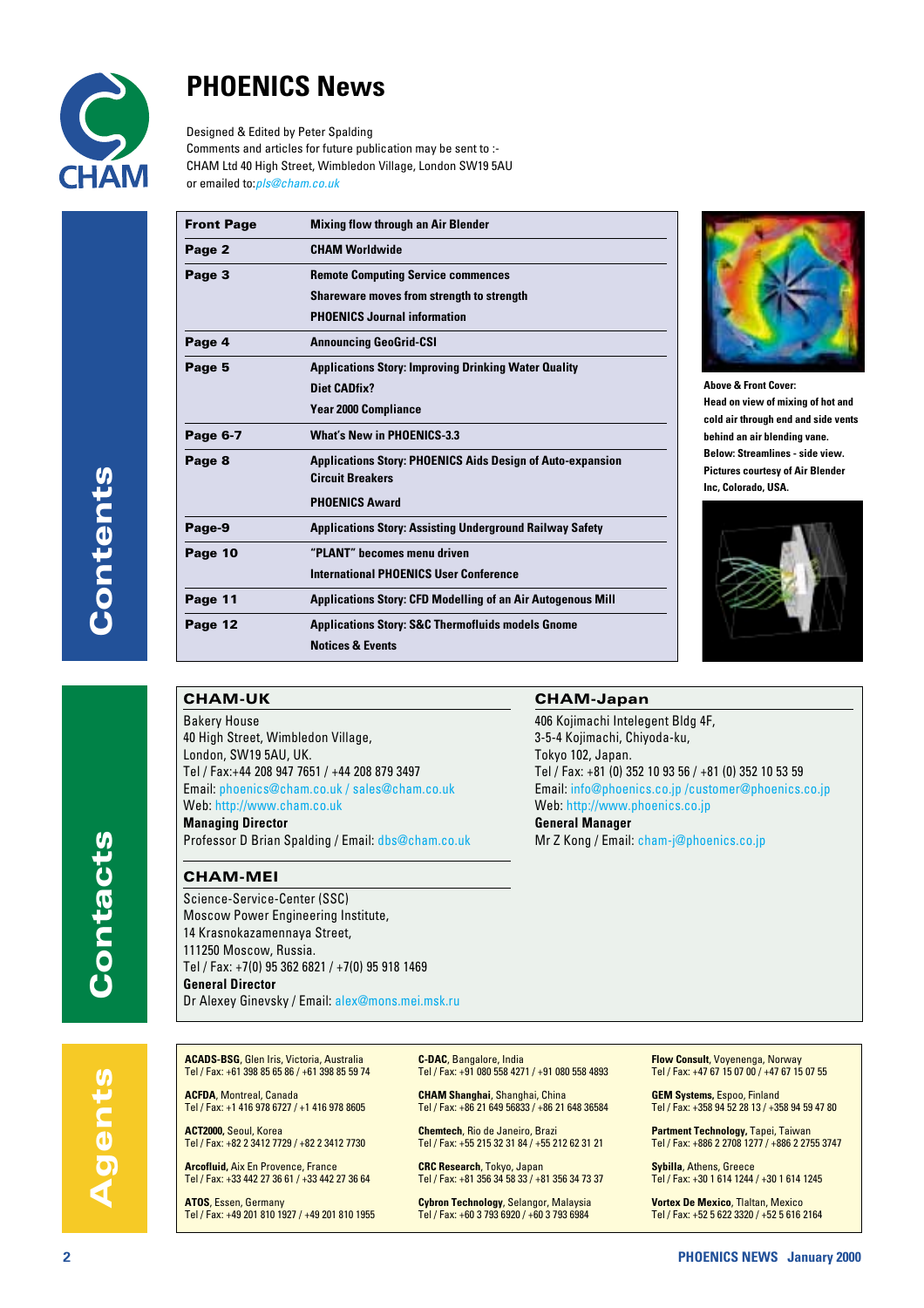### **Remote Computing Service Commences**

**An opportunity to "Test Drive" the latest release of PHOENICS**

#### **The prototype Remote Computing Service (RCS) is now available for access by CHAM's customers.**

CHAM has dedicated a four-processor system to permit access to PHOENICS via CHAM's web site (http://www.cham.co.uk). CHAM clients are encouraged to "test drive" the latest release of the code for themselves using this, presently, free service, and to report their experiences to the RCS supervisor, Dr John Heritage (email: jrh@cham.co.uk).

At Present, the service is restricted to an "EARTH only" facility, with the pre- and post-processor handled on clients' own local machines. In due course, the VR-Editor and VR-Viewer will be operational via the web.

The RCS is the precursor to the full Internet service to be launched by Simuserve Limited, as a partial consequence of the 3-year EU-funded 'Adelfi' initiative (A model for

DEployment of high-perFormance solutions on Internet/Intranets).

In due course, Simuserve will enlarge CHAM's simulation services by enabling computations to



be performed with

software other than PHOENICS, and at computer centres other than CHAM.

For more information about Simuserve, contact Mrs Frith Hooton, General Manager, Simuserve Ltd & Administrative Officer EU Projects, email: fmh@cham.co.uk.

### **STOP PRESS! STOP PRESS! STOP PRESS! STOP PRESS!**

#### **USA and German Contact Changes**

**CHAM (USA) is relocating - Details will be advised shortly. During the interim, all US clients are advised to contact CHAM (UK), as follows:**

**General Inquiries: Dr J Z Wu, email: jzw@cham.co.uk 24Hr Technical Support Hotline: +44 78 7968 8697 Support Inquiries: Dr M R Malin, email: support@cham.co.uk**

**Maintenance/upgrade queries: Mrs M J Lyle, email: ml@cham.co.uk**

### **Shareware moves from strength to strength**

**Since its re-instatement last May, Shareware (1999) has generated over 1,800 new PHOENICS users world-wide. Congratulations to the Shareware Download Team.**

**PHOENICS Shareware is available with 5 levels of power, namely:-**

- *Level 1 FREE Non-recompilable PHOENICS 1.5 plus version 2 VR & POLIS*
- *Level 2 US\$99 As above, with 2-phase, BFC's & PHOTON*
- *Level 3 US\$199 As above, with access to open source (user-programmable)*
- *Level 4 US\$499 As above, with basic "PLANT" facility*
- *Level 5 US\$999 As above, with super "PLANT" facility (which has more flow modelling capabilities than most commercially available CFD packages!)*

**For more information about Shareware, access CHAM's web site: http://www.cham.co.uk/shareware, or contact the Shareware Download Team via email: shareware@cham.co.uk**

#### **New contact points for German clients:**

**Drs M Megahed and H Mindt are moving from Atos to PDV, but will continue to provide technical support services for PHOENICS from their new address, as follows: PDV GmbH, Harpener Feld 14, D-44805 Bochum, Germany Tel (Megahed): +49 234 / 95 93 252, Tel (Mindt): +49 234 / 95 93 213 Fax: +49 234 / 95 93 255**

*New contact points at Atos GmbH will be announced shortly. In case of doubt, contact CHAM (UK).*

### **The PHOENICS Journal**

**is a quarterly publication to promote and exchange knowledge and skills amongst PHOENICS user world-wide. Data input files and FORTRAN routines, for GROUNDstation implementation, are published alongside mathematical models and computational results. Contributions to the journal are subject to review by independent referees**.

Price: £140 per year (UK) £165/\$265 (Elsewhere).

Journal Manager: Mrs Sylvie Stevens



To subscribe to the PHOENICS Journal, please provide full details to: Joan Garretty, CHAM Librarian, via email: library @cham.co.uk. Payment by Visa/Mastercard accepted.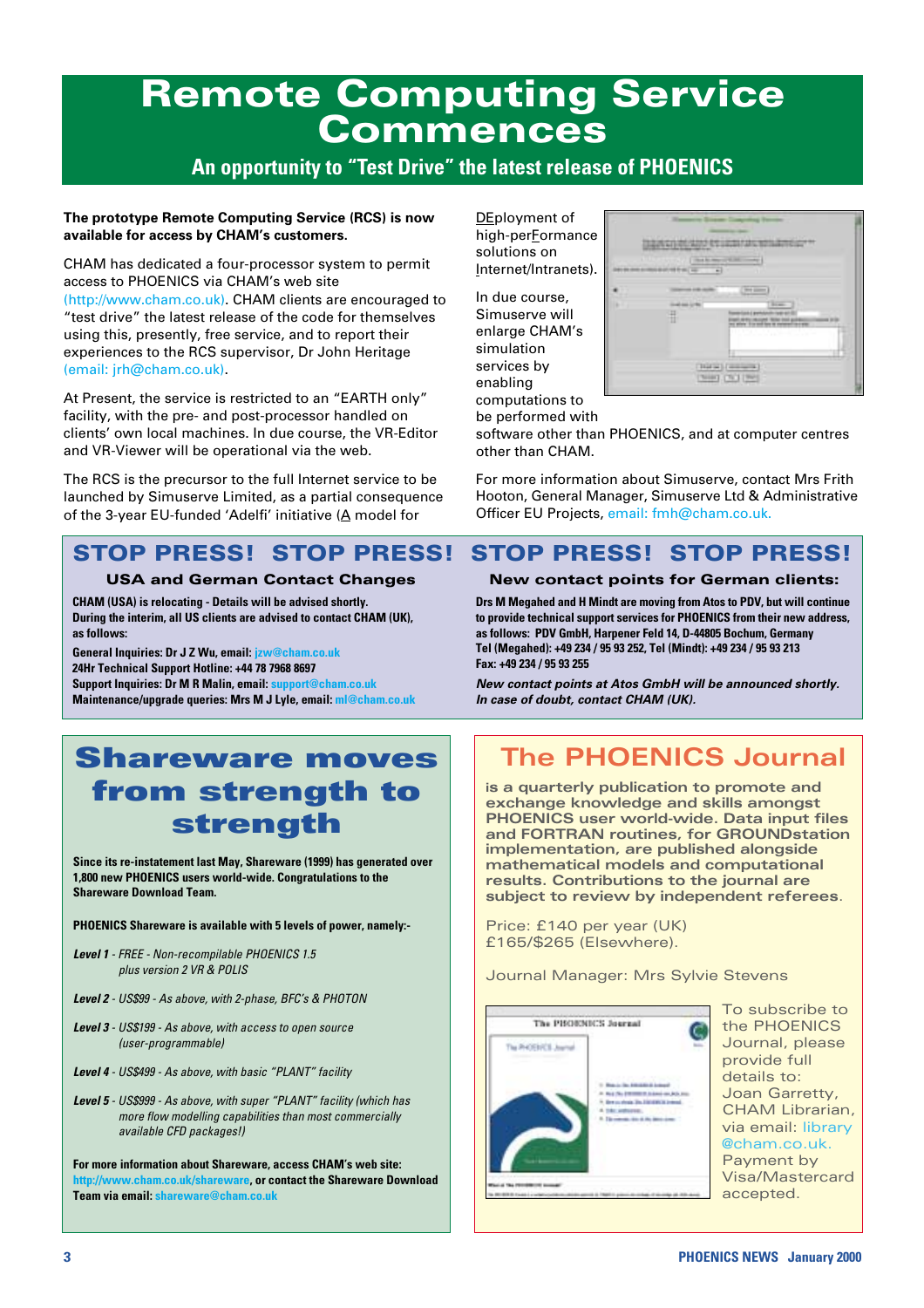### **Announcing GeoGrid-CSI A new interactive preprocessing system for PHOENICS-3.3**

**GeoGrid-CSI, a new preprocessing software system developed by Computational Sciences, is now available for use with PHOENICS. GeoGrid-CSI provides an integrated environment for model construction, BFC mesh generation, boundary condition assignment, and automated Q1 file generation.**

simultaneously expanding the versatility of the PHOENICS solver.

GeoGrid-CSI also provides for the interactive assignment of flow field boundary conditions directly upon the model itself via the mouse - it's a purely visual "point and click" operation which

writes the multi-block mesh files in the proper format with the required layer of cells automatically attached at interfaces. GeoGrid-CSI also transparently generates the corresponding Q1 file which contains all required model commands describing boundary condition placement, and all block-block interface locations along with the relative orientations of the adjacent blocks; laborious hand editing of this data file is no longer required. The mesh and Q1 files can then be immediately imported directly into VR where resident facilities permit the assignment of the remaining attributes as required by PHOENICS

GeoGrid-CSI is now available for Windows 95/98/NT, Linux, and

does not require knowledge of the specific grid indices or the coordinate system orientation; these details are transparently handled

by the software.

After all boundary conditions have been placed, a single operation

The boundary condition types which may be specified correspond exactly with those used within PHOENICS, and both surface and volumetric boundary condition types may be prescribed. Customized rendering shows all prescribed boundary conditions graphically.

GeoGrid-CSI is an

interactive, graphically oriented software system which integrates all facilities required for the development and introduction of BFC models into the PHOENICS analysis environment. GeoGrid-CSI employs the latest in graphical user interface design concepts and interactive computer graphics which are seamlessly integrated with sophisticated geometric tool kits, a CAD interface, and grid generation facilities. The software also features a customized linkage to PHOENICS via the Virtual Reality (VR) interface.



IRIX.

The GeoGrid-CSI interface design is very intuitive as it employs a sophisticated menuing system which is context sensitive - it displays only those controls pertinent to the operation at hand. All user interaction is mouse driven and requires no mastery of a separate command language.

Sophisticated, yet easy to use, geometric tool kits permit the



construction of arbitrary configurations. An assortment of visualization and construction aids further facilitate the development of the geometric model.

GeoGrid-CSI also supports the direct import of CAD model

data via IGES into the modeling environment. A filtering facility based upon entity levels permits effortless identification of those surfaces which are to be imported. Selected surface entities are then automatically introduced into the database as though they had been created internally, and the geometric tool kits may then be used to correct deficiencies within the model and create the remainder of the computational domain. The CAD tool kit also supports the use of trimmed surfaces.

Surface and volume meshing tool kits within the software automatically key off the connectivity between geometric objects thereby facilitating the mesh generation effort. All local adjustments made to the mesh are propagated automatically throughout the domain to maintain well-connected and dimensionally consistent grid blocks. GeoGrid-CSI simplifies the construction of body conforming grids for complex configurations thereby increasing user productivity while

GeoGrid-CSI

for each of the boundary conditions displayed.

*For further information contact Lee Kania, email: kania@csicfd.com to request a product brochure and introductory CD. Visit CSI's web site at http://www.csicfd.com for additional information and free evaluation software.*

*"Preprocessing Made Simple" Computational Sciences Inc*

**4 PHOENICS NEWS January 2000**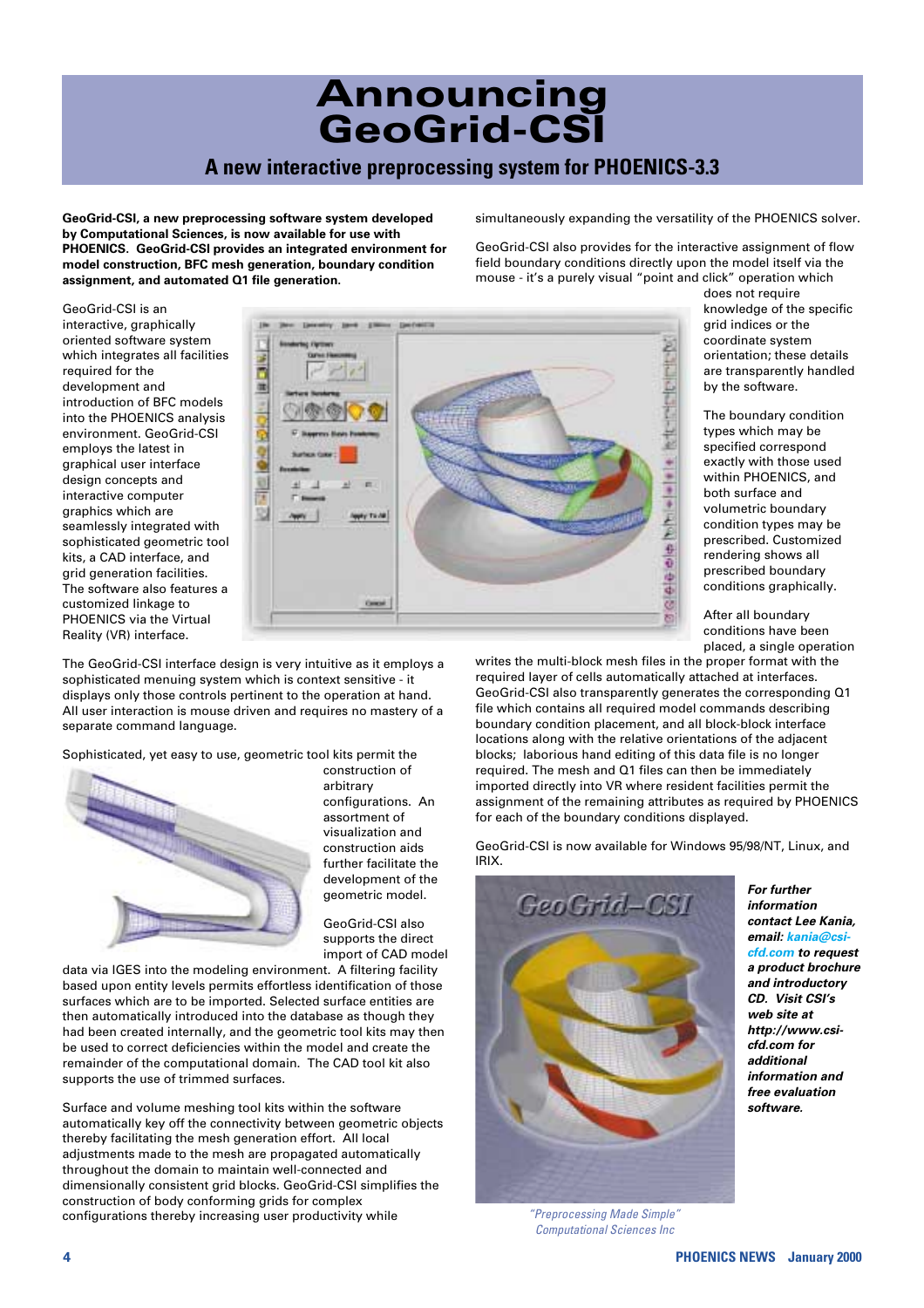### **Improving Drinking Water Quality**

**Flowsolve and Massey University suggest improvements to reservoir design using PHOENICS simulations**

#### **Quality of the drinking water supply is a prime requirement for every water supplier.**

Water quality can be adversely affected by a poor flow pattern in a reservoir; for instance if there are any significant stagnant zones or short-circuiting pathways. CFD has the potential to provide valuable design insight into the hydraulics of reservoirs, but applications of CFD in this field are still relatively rare.



*Residence times & velocities at outlet height*

New Plymouth District Council have acted as pioneers in New Zealand by commissioning Massey University and Flowsolve Ltd to perform CFD studies of their new potable water storage reservoir at Inglewood, Taranaki.

The water inlet is from a bellmouth entry just above maximum water level. Water cascading down from this sets up a complex three-dimensional flow pattern in the reservoir which is simulated by the model. Quality can be assessed from contour plots of mean residence time, together with a hydraulic residence-time distribution profile at the outlet, the latter being generated from a transient simulation of the motion of a virtual tracer.

The height of the outlet is determined by the requirement to maintain some water in the reservoir in the event of pipe rupture due to earthquake. Within this constraint, the exact location of the outlet could be changed, and a number of simulations were carried out to optimise the hydraulic performance of the reservoir. Valuable new insights were derived from the study.



*Residence times & velocities at surface*

Andrew Shilton, Massey University, email: a.n.shilton@massey.ac.nz Dr David R Glynn, Flowsolve Ltd, email: cfd@flowsolve.com

### **Diet CADfix? IGES-to-STL PHOENICS Wizard from FEGS Ltd**

**The ability of PHOENICS to read STL and DXF format files directly within its VR environment has been greatly enhanced by the appearance of CADfix from FEGS Ltd.**

Now, a low-cost sub-set of the powerful CAD import and repair facilities within CADfix-Pro is available. Called CADfix-Lite, it permits the automatic conversion of IGES format files into the STL style most readily accepted by PHOENICS-VR.



*IGES file converted to STL format through CADfix-Lite*

Further details of the full CADfix-Pro product range can be found by searching the FEGS web site: http://www.fegs.co.uk or contact CHAM's Sales Dept

email: sales@cham.co.uk for a brochure.

PHOENICS customers need only pay £500 for the CADfix-Lite IGES-to-STL or IGESto-DXF facility , which is 100% repaid when purchasing a licence of CADfix-Pro.

### **YEAR 2000 COMPLIANCE STATEMENT**

This is to certify that the PHOENICS software version 3.2 & 3.3 have been tested and neither their performance nor their functionality has been adversely affected by the Millennium date change.

Concentration, Heat and Momentum Limited guarantees that any PHOENICS version from 3.1 or later will be Year 2000 compliant, but any version earlier than 3.1 is not guaranteed to be compliant.

Any queries regarding Year 2000 compliance can be addressed to:

Dr Jeremy Z Wu, email: jzw@cham.co.uk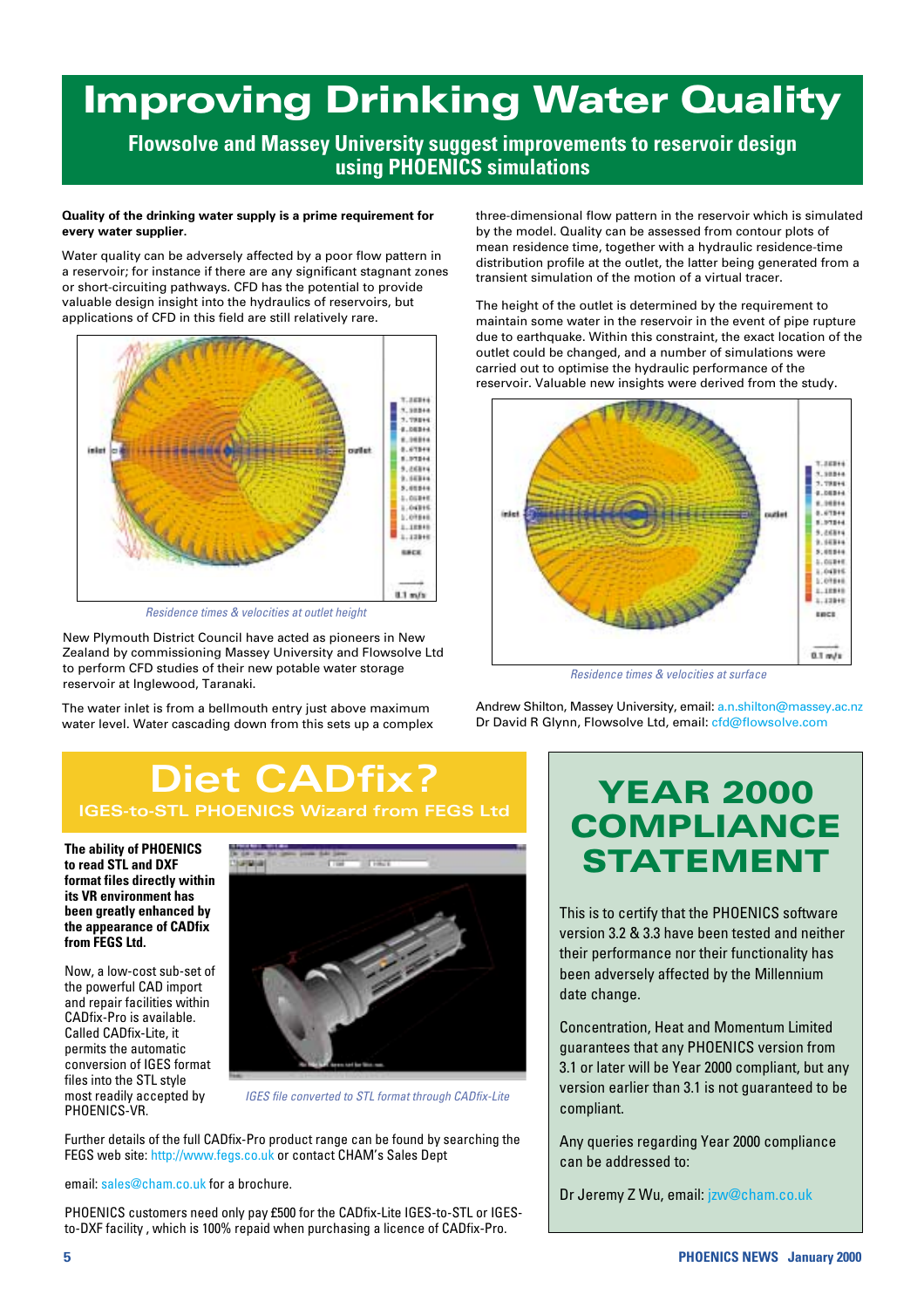### **What's New in PHOENICS-3.3?**

**Dr John Ludwig reports on some of the improvements to the VR-Editor and VR-Viewer**

#### **This article comprises extracts from the Web Site entry entitled "What's New In PHOENICS-3.3-VR".**

In PHOENICS 3.3, Body-Fitted-Co-ordinates (BFCs) are available within the VR environment. The VR-Editor can make the necessary boundary-condition settings, and the VR-Viewer can display the solutions.



*VR-Editor - Boundary Condition Settings*



*VR-Viewer Display*

#### **Mesh Generation**

Although PHOENICS-VR does not itself possess any BFC mesh generation capability, BFC meshes generated outside PHOENICS-VR can be imported. The possible methods of mesh generation are:

● External mesh generator, such as:-

- GeoGrid from Computational Sciences Inc.
- ICEM-CFD from ICEM CFD Engineering
- FEMGV from FEMSYS Ltd.
- ●Grid Generation Menu in the PHOENICS Satellite General Menu.
- ●PIL Commands hand-edited into Q1.

The preferred method is via GeoGrid from CSI. This option is integrated within PHOENICS-VR.

All BFC library cases, and all user-generated BFC cases can now be loaded into PHOENICS-VR.

#### **Object Creation**

Apart from the differences noted below, objects are created and manipulated, and have the same attributes as in Cartesian and Polar co-ordinates.

#### **Object Position and Size**

The object position is given in terms of the I,J,K cell corner used as the origin of the object. The object size is given in terms of the number of cells occupied in each (grid) co-ordinate direction.

#### **Object Duplication**

When an object is duplicated, a new object occupying the same number of cells as the original is created at the origin of the block containing the original.

#### **Object Arraying**

When an object or group is arrayed, the Pitch specifies the number of cells between origins.

#### **Default Cliparts**

Objects take on the shape of the cells they occupy.

Colours are attributed to objects on the basis of their type.

#### **Results Viewing**

Apart from the differences noted below, the VR-Viewer operates as it does for Cartesian and Polar grids.

#### **Vector and Contour Slices**

The Slice Direction X/Y/Z buttons now refer to the I, J and K grid co-ordinate directions, and not to the Cartesian space directions.

In a multi-block case, the contours and vectors are drawn for the block which contains the probe. If plots are required from more than one block at a time, the Create Slice button can be used to store the current slice. The probe can be moved to the next block, another slice created, and so on until the entire picture has been built up. The contour and vector display in the saved slices always follows that of the current slice.

#### **Streamlines**

Streamlines can only be started at cell centres, because the probe only moves from cell-centre to cell-centre.

#### **The Virtual Reality Editor**

The Reset Default Data button on the File menu has been replaced with Start New Case, which leads to a list of available Special Purpose Products.

The Edit button on the top menu bar now contains the items Domain attributes, Object attributes, Find object, and Editor parameters.

- ●Domain attributes leads to the Main menu.
- ●Object attributes leads to the Object dialog box of the currently-selected object.
- ●Find object brings up a list of objects, and makes the chosen object the current object.
- Editor parameters allows the snap size and geometry scaling factors to be set.



VR-Editor - Specifying Outlet conditions

Autoplot has been added to the Run menu. GeoGrid has been added to the Run menu.

The top menu bar now has a Help button, which leads directly to the PHOENICS on-line documentation.

The object-visibility attribute is now saved to Q1. Once an object is hidden, it remains hidden until the user displays it again.

The Hide and show toggle now has a right-mouse-button function, which allows all objects of a given type to be displayed or hidden.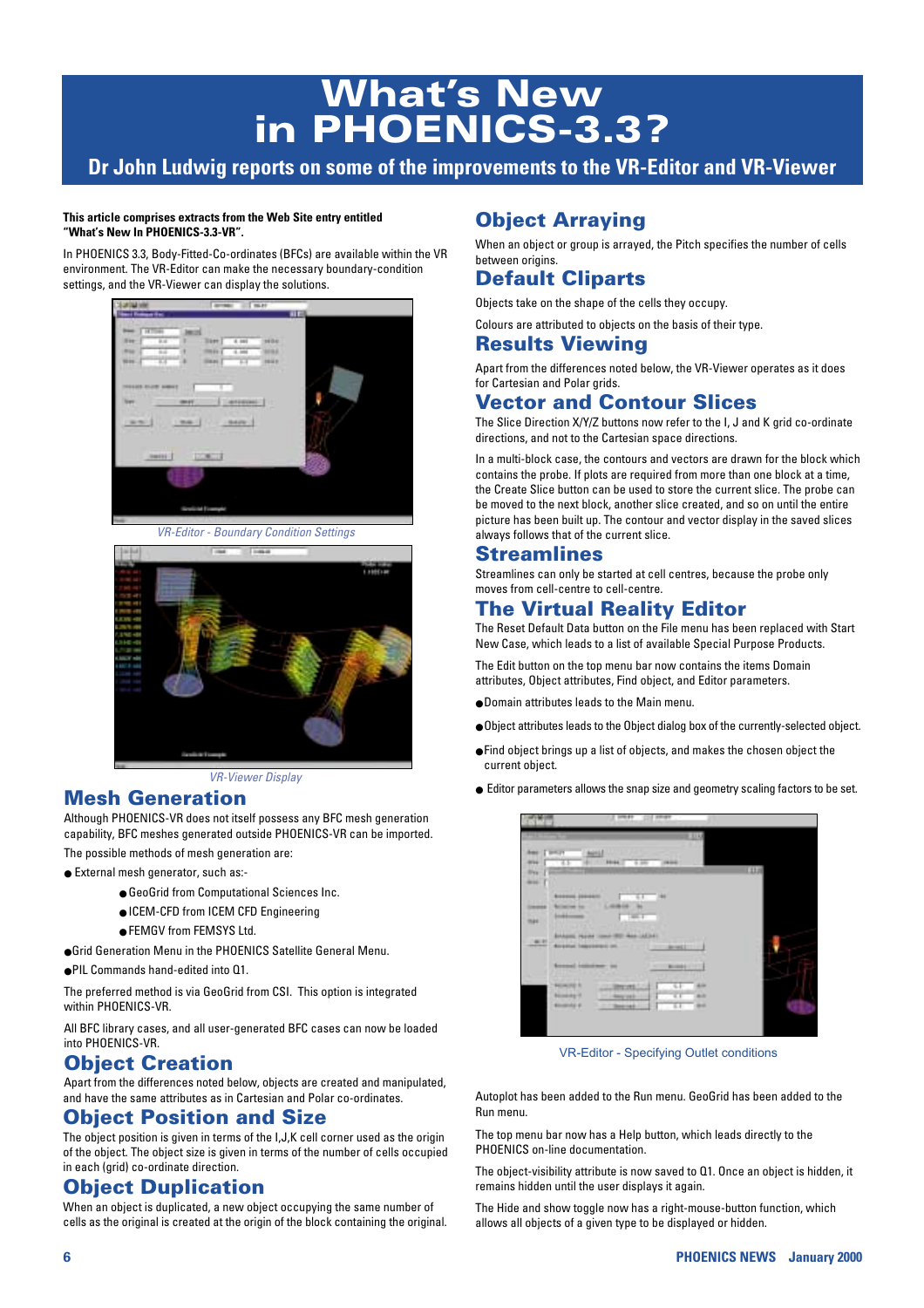### **What's New in PHOENICS-3.3?**

#### **Continued**

The Help entries accessed by clicking on the ? in the top-right of the window title bar, then clicking on the desired button or data entry field have been extended to the lower-level dialog boxes. In PHOENICS 3.2 only the top-level dialog boxes had help entries.



*Streamlines within Intake Duct*



*Pressure contours in T-junction example*



*Velocity contours within Intake Duct*

#### **Object Creation Dialog Box**

There are now strict checks on duplicate object names. All object names are upper-cased before use. If a duplicate object name is entered, the user can choose to modify the existing object of that name, or enter another name.

The 'Cancel' button now fully undoes all actions taken in all dialog boxes below the main object dialog box.

The default objects for Inlet, Outlet and Fan have been changed to be transparent.

The default objects used in cylindrical-polar co-ordinates have been modified to use the same colours as Cartesian and Body-Fitted co-ordinates.

#### **Rotation Dialog Box**

The three rotation angles, alpha, beta and theta are now real numbers with values

#### in the range  $-360 \rightarrow +360$ . Previously they were integers in the range  $0 \rightarrow 359$ . **PCB dialog Box**

The default material is Epoxy, but all other materials are now allowed. The non-isotropic conductivity feature can now be used to make a domain material 'thermal bridge' between two solid objects.

#### **Pressure-Relief Object Dialog Box**

The pressure-relief object is forced to occupy a single cell, closest to the origin, and the pressure coefficient is defaulted to 1000. In Version 3.2, the user had to take great care that the object used was neither so small that it would be ignored, nor much bigger than the nearest cell. Also, the default coefficient was only set when the Attributes dialog box was visited.

#### **The Data-Input Menu**

More detailed changes have been made 'below the surface' of the Main Menu. Many of these are the result of error-correction, or additional protection against conflicting settings or repeated changes of options.

#### **The Virtual-Reality Viewer**

The view and object-visibility settings are now taken more accurately from the VR-Editor. Objects hidden in the VR-Editor remain hidden.

The stream-line algorithm has been improved, so that streamlines do not end unexpectedly, or in some cases never appear. The Delete streamlines and Delete slices buttons now allow a choice of Delete last or Delete all. A streamline or slice created inadvertently can thus be removed without losing the previous elements. The iso-surface is no longer drawn inside blockages for variables which have no meaningful value there (e.g. pressure inside a solid). The iso-surface value can be toggled between the probe value, and a user-specified value.

In a two-phase case, vector and streamline plotting can be switched between the phases. If temperature is stored, then Select Temperature will get the temperature of the current phase.

In multi-block BFC case, VR-Viewer displays results for the block containing the probe. As the probe is moved from block to block, so the display slice follows it. To build up a composite picture from several blocks, the slices in each block can be saved.

Dr John Ludwig, email: jcl@cham.co.uk

#### **OTHER IMPROVEMENTS IN PHOENICS-3.3**

Of course, not all of the changes to PHOENICS-3.3 have taken place in the VR environment. Major improvements, also outlined on the web include:

● The PLANT Menu Utility - a feature originally introduced to enhance the PHOENICS Shareware product has been attached to the commercial version and upgraded to become an extremely powerful modelgeneration tool (see page 10).

- Input-file-library improvements a new library system has been introduced.
- MUSES the MUltiply-SharEd Space procedure.
- HOTBOX more improvements in respect of VR, physical models and library examples.
- FLAIR also upgraded to the latest VR environment.
- SAFIR a new Special-Purpose Product (SPP) for blast furnaces.
- TUNDISH revitalising the long-established TUNDISH model.
- VWT the embryonic Virtual Wind Tunnel.
- RCS the Remote Computing Service (see page 3 Simuserve & ADELFI). The RCS is now up and running and, for the time being, FREE. Several systems can be accessed via the RCS, mostly running PHOENICS-3.2. At present, guinea pigs for PHOENICS-3.3 have to select the "ADELFI 1" system only.
- Radiation / Chemistry improvements to the ratiative-heat-transfer model and the multi-fluid model of turbulence.

Information on the above subject, and more, can be accessed via: http:www.cham.co.uk/website/news/whatsnew.htm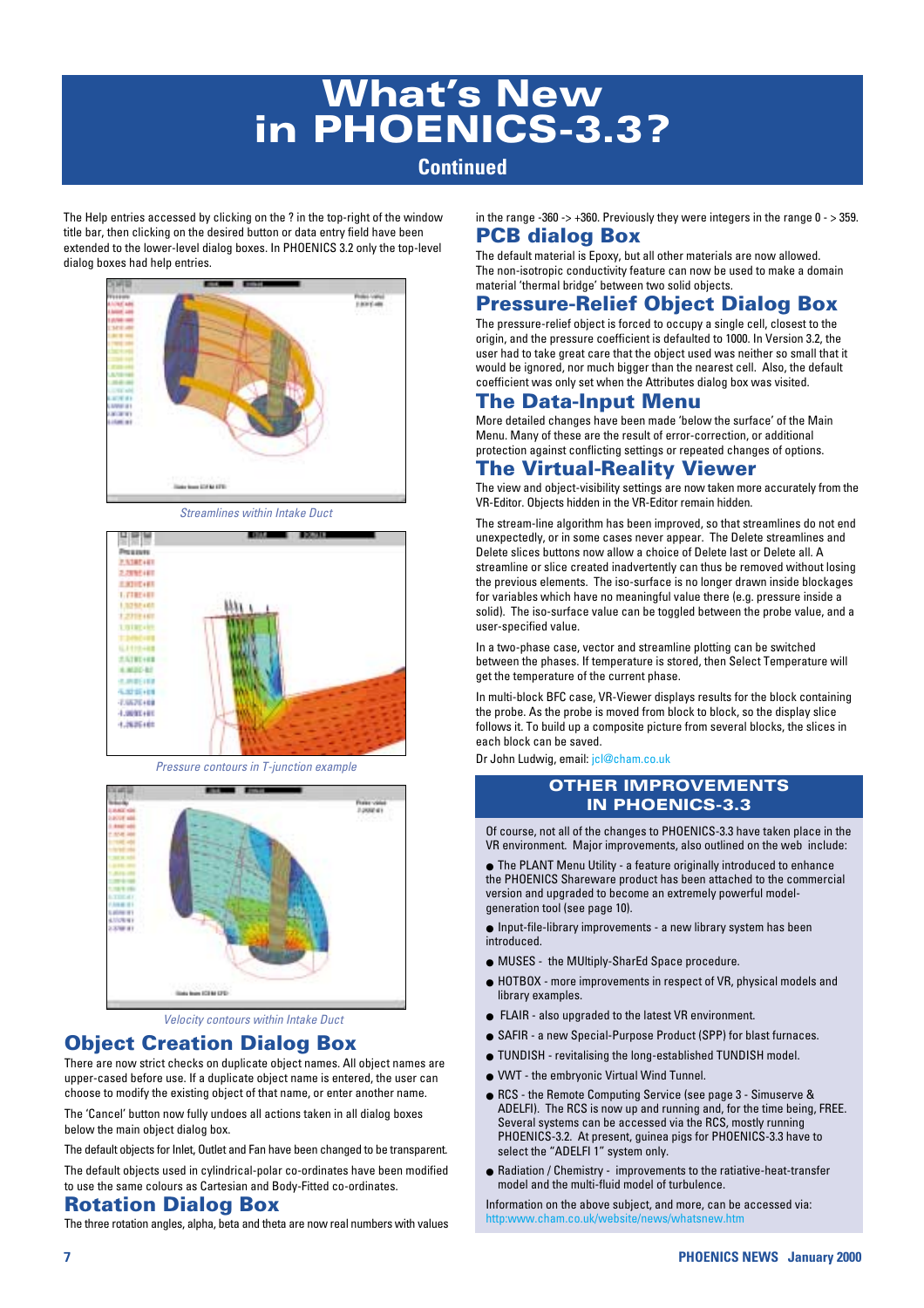### **PHOENICS Aids the Design of Auto-expansion Circuit Breakers**

**A Study by the University of Liverpool**

**The performance of a new generation of circuit breakers, the auto-expansion circuit breakers, is determined by many interrelated design parameters.**

Traditional development method heavily relies upon full-power short-circuit tests, which are extremely costly and time-consuming.



*Fig. 1 SF6 arc (temperature field) in a model auto-expansion circuit breaker at high current (18.6kA).* 

For an auto-expansion breaker, the designer cannot even predict the qualitative trend of the effects of changing one design parameter. The main difficulty lies with the behaviour of the arc, which is formed between the two contacts of the breaker.



*Fig. 2 Temperature field and equi-potential contours at low current (2.5kA). The arc voltage is 1420V.*

Advancement of our understanding of the basic physical

processes in arcs in gas flow and the rapid development of computer technology have made computer simulation of the operation of an auto-expansion circuit breaker a reality.

The general-purpose CFD package, PHOENICS, has been proven to be effective for incorporating arc physics into the gas conservation equations. Radiation transport, radiation induced wall ablation, turbulence enhanced momentum and energy transport, the electromagnetic forces, the presence of shocks, and the moving parts of the breaker are fully taken into account. The PC based PHOENICS gives detailed mapping of temperature and velocity fields as well as the electric and magnetic fields. The effects of changing design parameters can be simulated in detail,



*Fig. 3 Flow and temperature field inside the storage volume of the breaker at 20kA.*

thus greatly reducing the development cost and time.

The development of PC based PHOENICS as a design tool for SF6 circuit breakers has been an on-going co-operation since 1992 between Liverpool University and VA Tech Reyrolle. At Liverpool, the work has been financially supported by Reyrolle and is under the direction of Professor Michael Fang.

Arc research has for many years been supported by EPSRC. The PC based PHOENICS has been used at Reyrolle design office and the computer simulated results were verified by test results.

Dr J D Yan. Dept of Electrical Engineering & Electronics University of Liverpool. UK Email: yaneee@liverpool.ac.uk

### **PHOENICS AWARD**

**The 1999 PHOENICS prize for the best CFD project of the year at the University of Hertfordshire, has been awarded to Mr Gavin Hall.**

Gavin joined the University in October 1995 to study a degree course in Aerospace Engineering. During the third year of his course, he undertook an industrial placement at British Aerospace Airbus in Broughton, near Chester.

During his placement he learnt a considerable amount about the design and manufacture of aricraft wings. This experiance became invaluable during his final year as he took on the responsibility of Wing Design in the Aerospace Engineering Group Design Project to design a 1000 seat aircraft

He chose a final year major project, supervised by Dr Ken Hart, to investigate the flow behaviour of oil in the sump of a turboprop aircraft gearbox. This work is the first attempt to look at the way in which oil flows are drawn through the sump towards the scavenge pump inlets. This will help to optimise the design of the sump geometry and positioning of

magnetic chip detectors to improve pilot awareness of any ferritic particles being shed by a deteriorating gearbox.

Further investigations are planned to investigate the more realistic gearbox environment, in particular, the influence of local, high speed rotating components and the presence of air/oil mixtures fed by high velocity oil splash.

Gavin was awarded a First Class Honours degree in Aerospace Engineering at the University of Hertfordshire graduation ceremony in November 1999, and will take up employment with Rolls Royce plc in Derby in the near future.

Further information can be obtained from:-

Dr Arne E Holdo, Reader in Fluid Dynamics, CFD Group, Faculty of Engineering & Information Science, University of Hertfordshire, Hatfield, HERTS AL10 9AB. Email: a.e.holdo@herts.ac.uk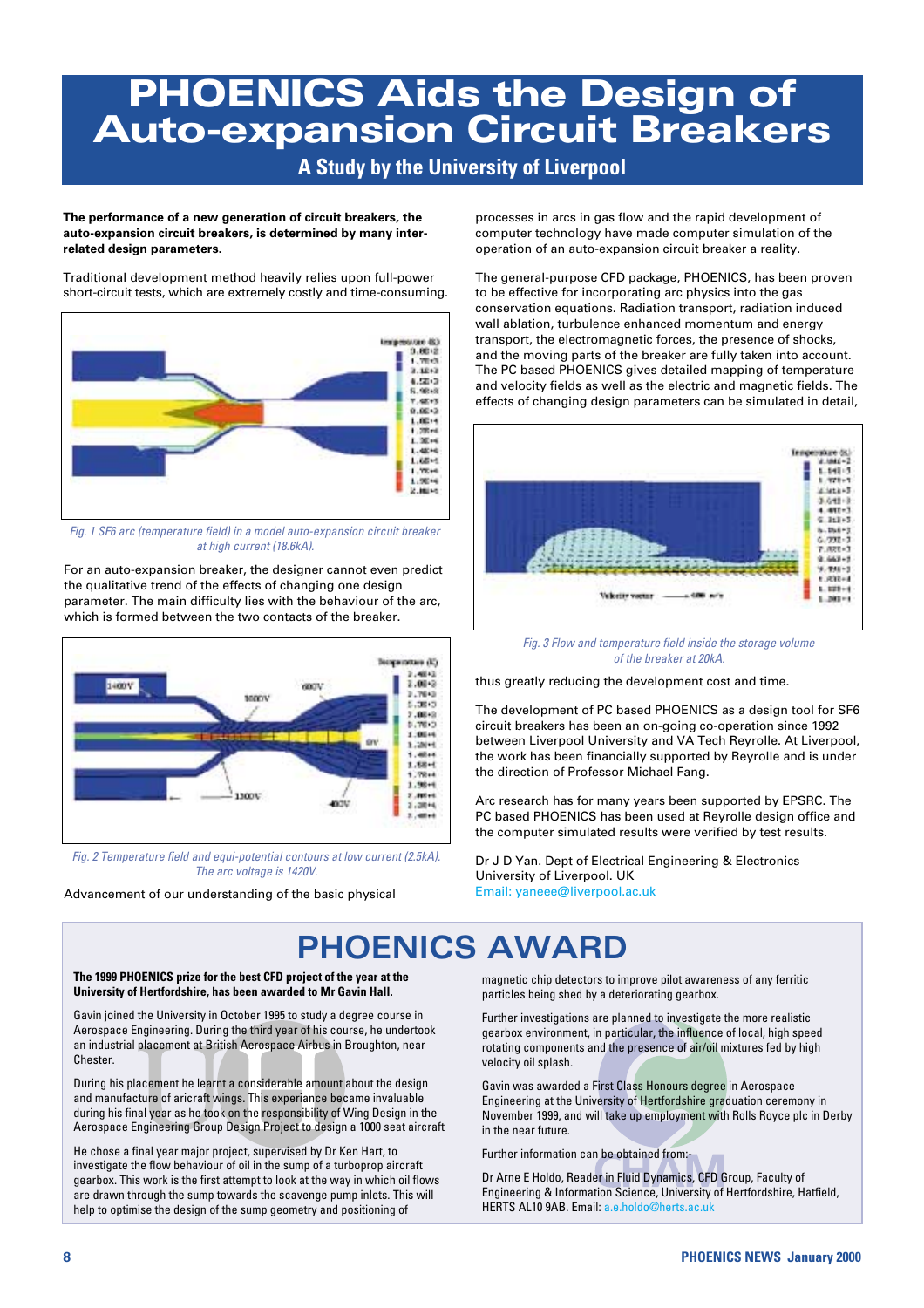### **Assisting Underground Railway Safety**

#### **Flowsolve and D'Appolonia report on a fire-safety study using PHOENICS**

**Following the disastrous fire at Kings Cross Underground station several years ago, and the more recent fire in the Channel Tunnel, transport authorities are acutely aware of the need for providing means for evacuation and escape for passengers in the event of a fire in an underground train or station.**



*Temperatures on section along platform (vertical scale x3) Temperatures on centre plane of burning carriage*



*Temperatures on section along platform (vertical scale x3)*

The Rome underground railway system is upgrading the ventilation arrangements on one of its lines in the interests of passenger safety in the event of fire. On detection of a fire, emergency fan procedures are activated to increase the ventilating air blown along the relevant tunnels, with the aim of providing fresh air to passenger escape routes. PHOENICS-



based consultants Flowsolve Ltd assisted D'Appolonia SpA of Genova in the simulation of a number of train-fire scenarios in tunnels and stations on the system, to confirm the adequacy of these new ventilation arrangements. The study was managed by STA, Societa Transporti Automobilistici SpA, on behalf of the Municipality of Rome, VII Department.



Scenarios considered included simulations of fires originating on trains in sub-surface and in deep-bored tunnels and stations. Each fire was simulated as a heat source, increasing to several megawatts and subsequently decaying, located within the burning carriage. The model simulated the development of the fire plume within the carriage, the egress of hot air and smoke out of the doors and, subsequently, the escape of the hot air through the roof when the latter collapses. The collapse of the roof causes the fire plume to extend into the upper part of the tunnel. In some cases this substantially modified the local ventilation pattern, with the cold fresh air being forced below the hot plume, creating a pressure disturbance which propagated at a speed comparable with the speed of the forced ventilation air.

The various scenarios considered featured different smoke extraction arrangements, the efficiency of which could be determined as an outcome of the model simulations. A particular feature of the predictions was that for the deepbored station roof-level smoke extraction was very efficient in removing the drifting hot air and smoke before this could cause problems for escape.

Dr David R Glynn, Flowsolve Ltd, email: cfd@flowsolve.com



**9 PHOENICS NEWS January 2000**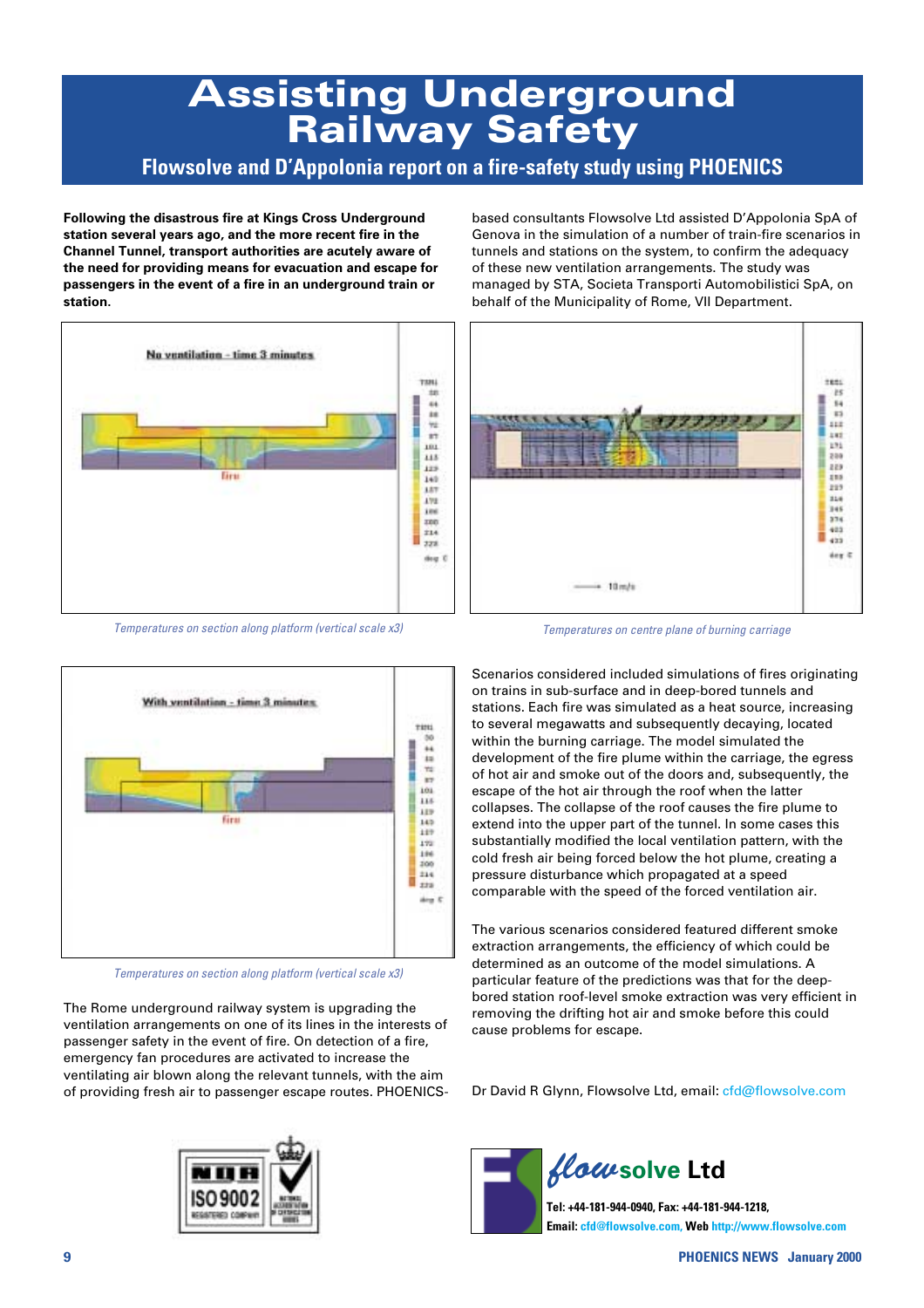### LANT" becomes **menu-driven**

#### **by Dr Sergei Zhubrin**

#### **PHOENICS 3.3 includes a new user-friendly front end for the "PLANT" problem definition facility, a menu-driven PHOENICS Expression Language (PEL).**

This will enable users to incorporate complex physical models quickly and reliably, as well as defining property relationships, boundary conditions, arbitrary sources formulations etc., all from within a front end menu.

With the previous PLANT option, when creating new functions, PHOENICS users have had to resort to Q1 settings made in PEL. To do so effectively the user may need to learn the PEL syntax and number of rules how to implement the settings. Menu-driven PEL avoids all of that and makes it really easy for engineers to write the intended expression with logical and relational conditions.

Users will be guided through specific menus (see figures below) by context help advice and warnings, ensuring that the expression is that which the engineer intended.

This will enable users to model complex chemistry, turbulence interactions, or to specify specific non-linear boundary conditions, sources and sinks using the number of menu-selected functions of the solved and stored variables purely through the menu operations.

The following pictures show the main PLANT menu which lists the functions available and displays the PLANT settings of current Q1 file.

| Plant Monte                                                                   |  |
|-------------------------------------------------------------------------------|--|
| Please select GROUND group for new entry                                      |  |
| <b>BFC</b> grid generation                                                    |  |
| Time-step specification                                                       |  |
| X-direction grid specification                                                |  |
| Y-direction grid specification                                                |  |
| Z-direction grid specification                                                |  |
| Additional velocity specification                                             |  |
| Proportion of the resulting                                                   |  |
| Inter-phase-transfer processes and properties<br>kritisfization of variables. |  |
|                                                                               |  |
|                                                                               |  |
| Boundary conditions and special anotessa                                      |  |
| Special calls to CROUND from EARTH                                            |  |
| Pleasur salect PLANT exopression                                              |  |
| <b>DENT FRESSIVEMENTMET FINYI</b>                                             |  |
| DEN1~AMIN1(10,AMAX1@@DEN1,0.001))                                             |  |
| DEN1-1000.                                                                    |  |
| DEN2+1000.                                                                    |  |
| DEN2+1.<br>INTERC»1.EIPMASS19R2NPOR                                           |  |

The example of regional, conditional settings for the calculations of variable HSUB at the end of Z-slab is shown next.

Dr Sergei Zhubrin, email: svz@cham.co.uk

|                                                               |               |              |                                     |                                            | ш              |
|---------------------------------------------------------------|---------------|--------------|-------------------------------------|--------------------------------------------|----------------|
|                                                               |               |              | at \$3 through at 1000 forter today |                                            |                |
|                                                               |               | distant.     | <b>Barriotte</b>                    |                                            |                |
| a primer from the air back starting the chief<br><b>Total</b> |               |              |                                     |                                            |                |
|                                                               |               |              |                                     |                                            |                |
|                                                               | <b>HALL</b>   |              |                                     |                                            |                |
| <b>STOP TO LIMIT</b>                                          |               |              | <b>CALL MORE</b>                    |                                            |                |
| ---                                                           |               |              |                                     |                                            |                |
|                                                               |               |              |                                     |                                            |                |
|                                                               |               |              |                                     |                                            |                |
|                                                               |               |              | y torn                              |                                            |                |
| w                                                             |               | ٠            | <b>JAN</b><br>×                     | ᆖ<br><b>JALIE</b><br><b>JPMR</b>           | ╍              |
| <b>SHOWER</b>                                                 | <b>PERMIT</b> |              | <b>View</b>                         | <b>Virus</b><br><b>Tall</b><br><b>STEP</b> | m              |
|                                                               |               | <b>TELMI</b> |                                     |                                            |                |
| m.                                                            | ,,,,<br>--    | حالة         |                                     |                                            |                |
|                                                               |               |              |                                     |                                            | -<br>-         |
| <b>Editor form for Sources &amp; Sinks</b>                    |               |              |                                     | <b>STATISTICS</b>                          | <b>Classed</b> |

*Conditional Settings*

### **International PHOENICS User Conference**

#### **Luxembourg, 17-20 May, 2000**

**The programme for the International PHOENICS Users Conference has now been finalised, though, since the programme is flexible, space can be made for last minute contributors.**

The event will include papers from PHOENICS Users throughout the world. Representation will be made by users from as far afield as Australia, India, USA, Canada and South America, plus a large European contingent.

The programme runs from Wednesday to Saturday inclusive, for those wishing to take advantage of lower cost flights with a Saturday night stayover.

The venue is the luxurious modern Inter-Continental Hotel in Luxembourg. The 4-day schedule involves the presentation of



technical papers in seven sessions with the afternoon of Day 4 reserved for an Open Forum Session. Alongside the conference itself, there will be exhibits, workshops and demonstrations from CHAM personnel and complementary third party software and hardware vendors. As

*Poolside View*

well as the latest developments in PHOENICS, CHAM will be demonstrating its parallel configuration, and remote computing via Simuserve.

Participants travelling from the UK will be able to join a 53 seater CHAM coach to/from Luxembourg, but reserve your place ASAP as space will be limited. The coach will leave on the afternoon of 16th May and return late evening on 20th. There will be a mid-week Conference Dinner at a location in the interesting "Grund" section deep in Old Luxembourg. Partners and friends are invited to this social gathering.

Presenters are encouraged to send the final script of their papers to the Conference Organiser, Mrs S K Stevens as soon as possible; email: sks894460@aol.com. Use the same addres aol.com. Use the same address to receive details of the finalised programme, travel/hotel information, and booking forms.

#### *Main PLANT menu*

| <b>Box arms continue</b><br><b>Portech contracts of 10 kilosoph call that their state of a</b> |                   |                                                       |                                                                                             |                                        |                                    |   |
|------------------------------------------------------------------------------------------------|-------------------|-------------------------------------------------------|---------------------------------------------------------------------------------------------|----------------------------------------|------------------------------------|---|
| Tel: Play of Mc 2327 "Kin players 1<br>S samlig for planes 2                                   |                   |                                                       | <b>RESIDENCE &amp; MODEL DISCUSSION AND ALTER</b><br><b><i>COLUMN 2 1985 1984 1 100</i></b> |                                        |                                    |   |
| dealers considere<br>FLTWT simbon                                                              |                   | age his day your                                      | Base I do concilius a suche cad                                                             |                                        |                                    |   |
| EXTER FORESWERED WE'LL TRAY<br>pollo continua sino<br>and the street party                     |                   | FLAM potential control<br><b>NIMES' ROMENSE AFTER</b> | <b>STATE OF TAXABLE PARTIES</b>                                                             |                                        |                                    | ٠ |
| ---<br><b>PERSONAL PROPERTY</b><br><b>MATHE</b>                                                | <b>BALLY</b>      | --                                                    | <b>F. Lettic and more name</b>                                                              |                                        | <b><i><u>BERTH GENERAL</u></i></b> |   |
| <b>START</b><br>20100<br><b>HOW</b>                                                            | <b>HAT</b>        | <b>NO FIFEE CREWRIGHT</b><br><b>WINDS</b>             |                                                                                             | <b>Plant received and roll</b><br>7911 |                                    |   |
| TREM<br><b><i>Island (mid)tres</i></b><br><b>U.S. Lead Lat Line</b>                            | <b>Stage</b><br>ы |                                                       |                                                                                             | <b>TREA</b>                            |                                    |   |
| m<br><b>TELEVISION</b>                                                                         |                   | <b>CALL CARD CARDS</b>                                |                                                                                             |                                        |                                    |   |
| Menu for Interphase settings                                                                   |                   |                                                       |                                                                                             | Follow Allina                          |                                    |   |

*Property Editor Form*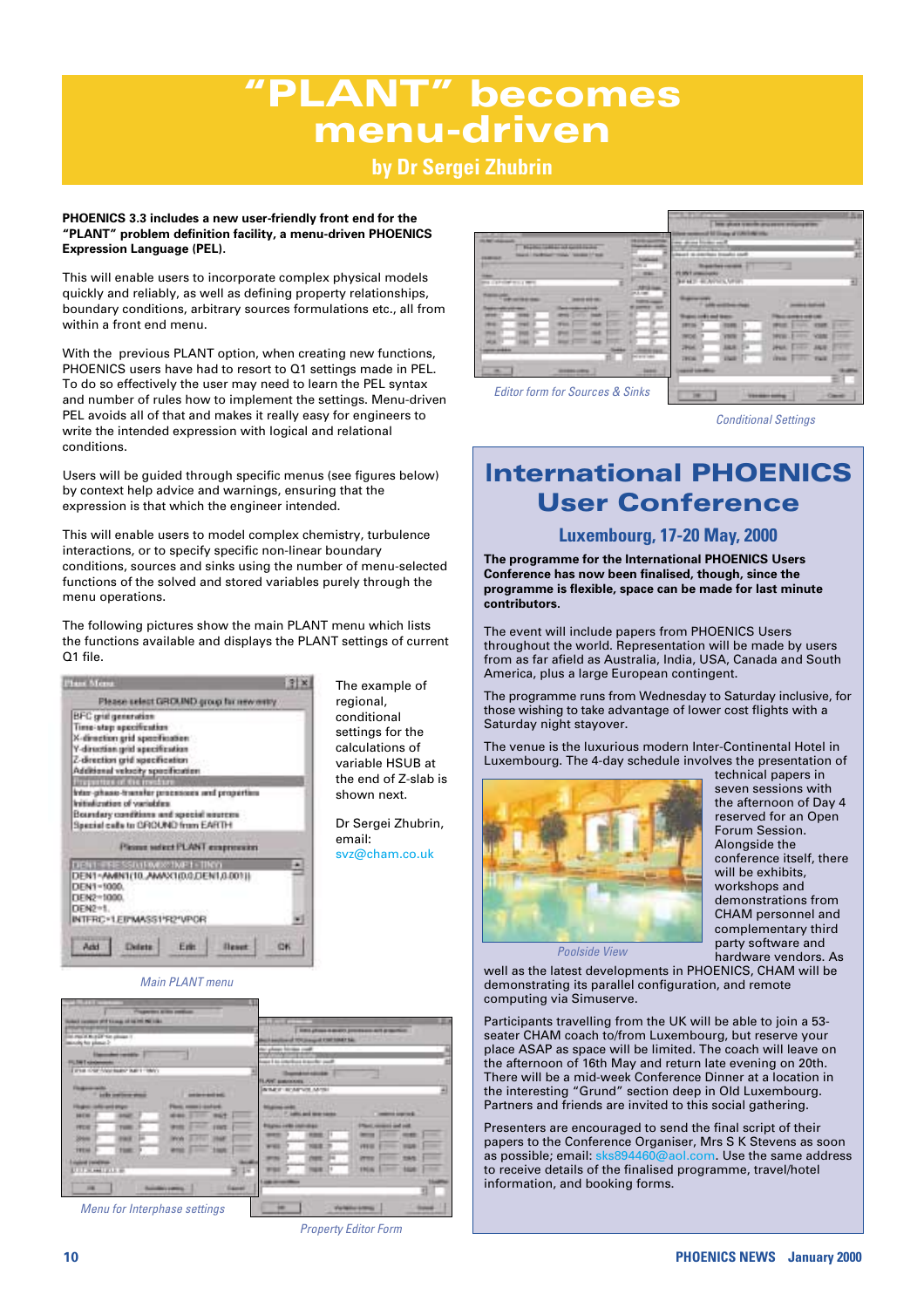### **CFD Modelling of an Air Autogenous Mill**

#### **Dr Nicolas Agnew reports on recent work undertaken by Gilmore Engineers, Brisbane**

**Gilmore Engineers has recently been involved in a fluid dynamics analysis of an air autogenous mill (AAM) used for mineral assaying, gold recovery, and mineral sands processing. The work was conducted through the Queensland based Technology Diffusion Centre.**

Gilmore Engineers is a mechanical engineering consultancy based in Brisbane, Queensland, Australia, specialising in Research and Development of New Products, Failure Analysis, Technical Project Management and Product Commercialisation (www.uq.net.au/gileng/)

Martin Rayner, a former computer engineer and inventor, designed the air-based grinding machine after becoming frustrated crushing ore at his Warwick gold mine in rural Australia with limited water and electricity supplies.



*Air Autogenous Mill*

The patented air autogenous mill has a long development history, and has been assessed both by the Commonwealth Scientific and Industrial Research Organisation (CSIRO) and recently at the Julius Kruttschnitt Mineral Research Centre, Brisbane Australia. The device utilises autogenous breakage through inter-particle collisions to optimally shape rock and sand particles. Traditional impact methods including hammer mills tend to shatter and misform the particles. Without any additional classification, the 100 kg/h prototype AAM has demonstrated the capability of reducing 25mm feed material to a powder of mostly less than 75µm sized particles.

Although the key to the operation of the mill had always been assumed to be the air flow characteristics inside the machine, this had never been characterised or quantified for a complete understanding of the process. Such an understanding was regarded as crucial before any further commercial up-scaling of the AAM prototype was undertaken.

Gilmore Engineers initially undertook an experimental study of the AAM involving digitisation of the geometry, and pitot static pressure measurements at various fan speeds. This data was used to generate a CFD model with realistic boundary conditions. The CFD code PHOENICS (v3.1) was used on a four processor Silicon Graphics minicomputer located at the Queensland Manufacturing Institute. Parallel CFD benchmarking of the mill is intended to be undertaken on a 64 processor Silicon Graphics supercomputer located at The University of Queensland, in the near future.



*Velocities within autogenous zone*

Particle tracking was also implemented to characterise the classification action of the device and the likely trajectories of sand particles of varying sizes, densities and degree of shape irregularity.

The CFD study has created a better understanding of the air-flow, and produced the possibility of upscaling and

In most cases CFD runs of at least 15 hours were required for models to converge.

The CFD modelling results demonstrated areas of recirculation, high air velocity and turbulence that were most likely responsible for the efficient autogenous breakage mechanism within the mill



*Streamlines within autogenous zone*

classification of particles consistent with experimental results.



*Turbulent kinetic energy within autogenous zone*

The next stage of the project, also involving CFD, will be a feasibility study of a much larger upscaled prototype of the mill. Further CFD will be essential for any future optimisation and design.

For further information please contact:

Dr Nicholas Agnew email: gileng@uq.net.au